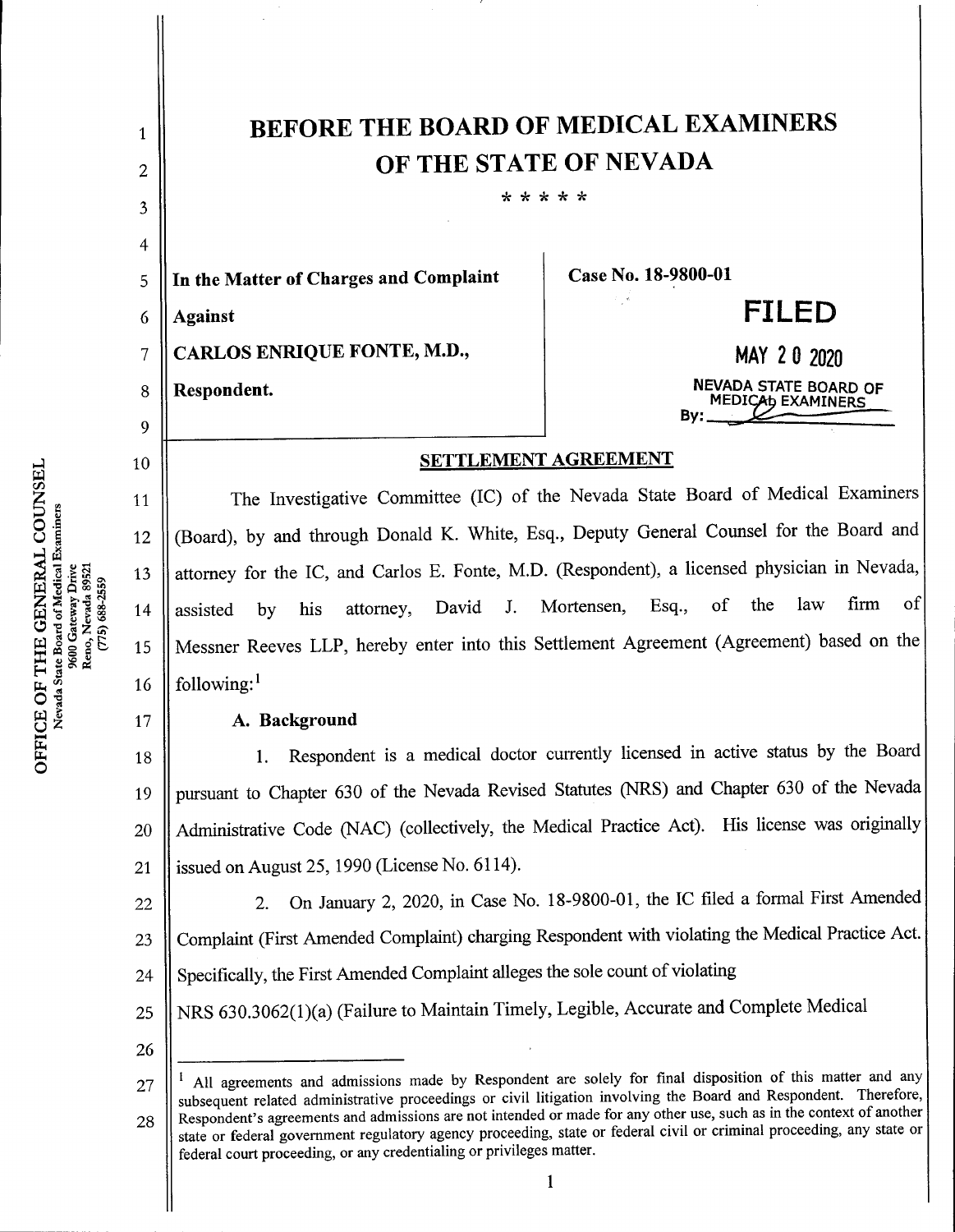Records) (Count I). 1

3. By reason of the foregoing, Respondent is subject to discipline by the Board as provided in NRS 630.352. 2 3

4. Respondent was properly served with a copy of the First Amended Complaint, has reviewed and understands the First Amended Complaint, and has had the opportunity to consult with competent counsel concerning the nature and significance of the First Amended Complaint. 4 5 6

5. Respondent is hereby advised of his rights regarding this administrative matter, and of his opportunity to defend against the allegations in the First Amended Complaint. Specifically, Respondent has certain rights in this administrative matter as set out by the United States Constitution, the Nevada Constitution, the Medical Practice Act, the Nevada Open Meeting Law (OML), which is contained in NRS Chapter 241, and the Nevada Administrative Procedure Act (APA), which is contained in NRS Chapters 233B and 622A. These rights include the right to a formal hearing on the allegations in the First Amended Complaint, the right to representation by counsel, at his own expense, in the preparation and presentation of his defense, the right to confront and cross-examine the witnesses and evidence against him, the right to written findings of fact, conclusions of law and order reflecting the final decision of the Board, and the right to judicial review of the Board's order, if the decision is adverse to him. 7 8 9 10 11 12 13 14 15 16 17

6.Respondent understands that, under the Board's charge to protect the public by regulating the practice of medicine, the Board may take disciplinary action against Respondent's license, including license probation, license suspension, license revocation and imposition of administrative fines, as well as any other reasonable requirement or limitation, if the Board concludes that Respondent violated one or more provisions of the Medical Practice Act. 18 19 20 21 22

7.Respondent understands and agrees that this Agreement, by and between Respondent and the IC, is not with the Board, and that the IC will present this Agreement to the Board for consideration in open session at a duly noticed and scheduled meeting. Respondent understands that the IC shall advocate for the Board's approval of this Agreement, but that the Board has the right to decide in its own discretion whether or not to approve this Agreement. Respondent further understands and agrees that if the Board approves this Agreement, then the 23 24 25 26 27 28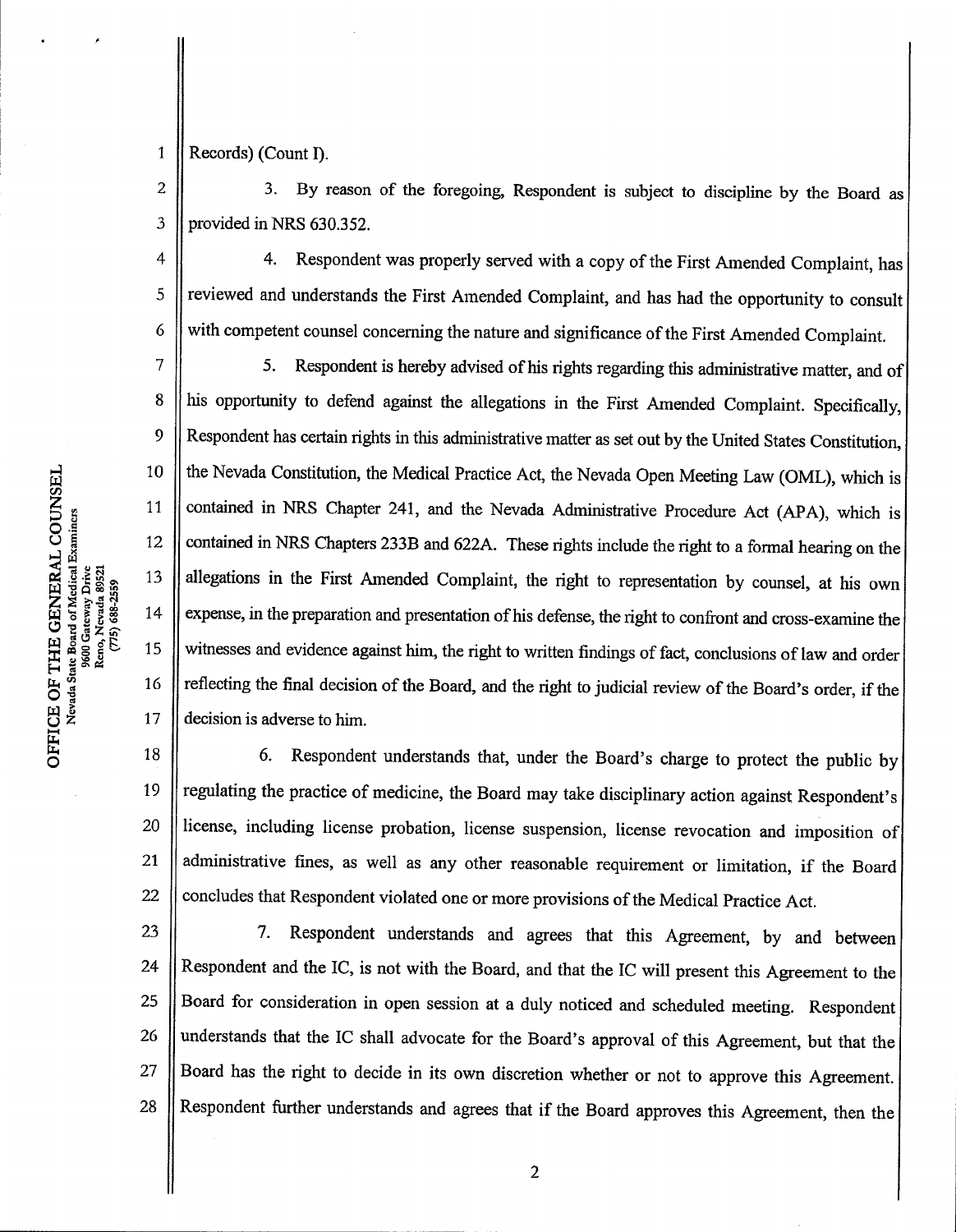Nevad<br>G Reno, N<br>(775) F THE<br>State Boa cdical E<br>Drive<br>. 89521 OJ w C/3

terms and conditions enumerated below shall be binding and enforceable upon him and the Board. 1

## **B. Terms & Conditions**

2

NOW, THEREFORE, in order to resolve the matters addressed herein, i.e., the matters with regard to the First Amended Complaint, Respondent and the IC hereby agree to the following terms and conditions: 3 4 5

1. **Jurisdiction**. Respondent is, and at all times relevant to the First Amended Complaint has been, a physician licensed to practice medicine in Nevada subject to the jurisdiction of the Board as set forth in the Medical Practice Act. 6 7 8

9 2. Representation by Counsel/Knowing, Willing and Intelligent Agreement. Respondent acknowledges he is represented by counsel, and wishes to resolve the matters 10 addressed herein with said counsel. Respondent agrees that if representation by counsel in this 11 matter materially changes prior to entering into this Agreement and for the duration of this 12 13 Agreement, that counsel for the IC will be timely notified of the material change. Respondent agrees that he knowingly, willingly and intelligently enters into this Agreement after deciding to 14 15 have a full consultation with and upon the advice of legal counsel.

3. Waiver of Rights. In connection with this Agreement, and the associated terms and conditions, Respondent knowingly, willingly and intelligently waives all rights in connection with this administrative matter. Respondent hereby knowingly, willingly and intelligently waives all rights arising under the United States Constitution, the Nevada Constitution, the Medical Practice Act, the OML, the APA, and any other legal rights that may be available to him or that may apply to him in connection with the administrative proceedings resulting from the First Amended Complaint filed in this matter, including defense of the First Amended Complaint, adjudication of the allegations set forth in the First Amended Complaint, and imposition of any disciplinary actions or sanctions ordered by the Board. Respondent agrees to settle and resolve the allegations of the First Amended Complaint as set out by this Agreement, without a hearing or any further proceedings and without the right to judicial review. 16 17 18 19 20 21 22 23 24 25 26

4. Acknowledgement of Reasonable Basis to Proceed. As of the time of entering into this Settlement Agreement, the allegations of the First Amended Complaint remain unproven. 27 28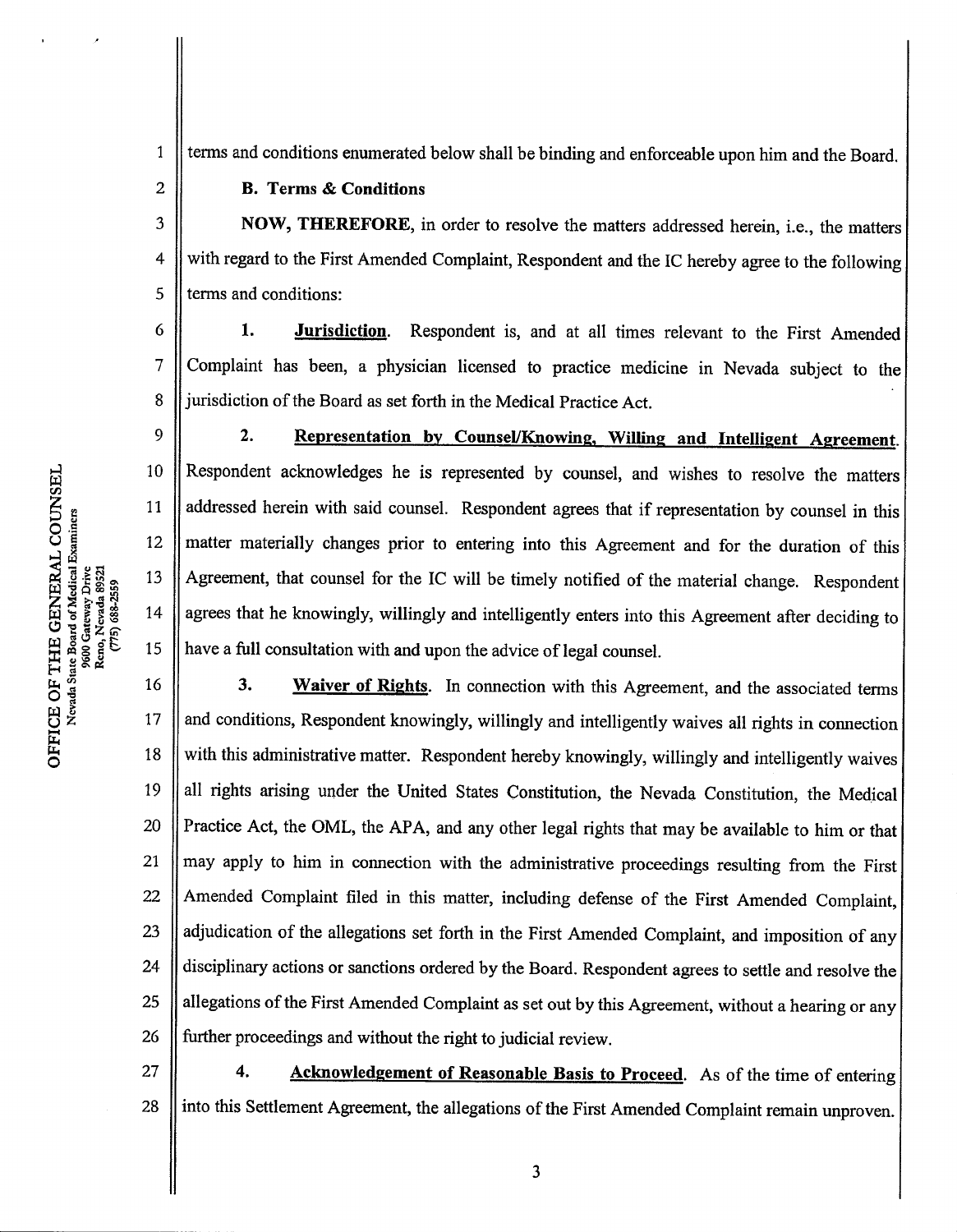Respondent acknowledges that the IC believes it has a reasonable basis to allege that Respondent engaged in conduct that is grounds for discipline pursuant to the Medical Practice Act. The IC acknowledges Respondent is not admitting that the IC's claims/counts as alleged in the First Amended Complaint have merit and Respondent is agreeing to resolve this matter to avoid the costs of hearing and potential subsequent litigation. Respondent asserts if this matter were to proceed to hearing, he has evidence, witnesses, expert witness(es) and defenses to the counts/claims alleged in the First Amended Complaint, but for the purposes of resolving the matter and for no other purpose, Respondent waives the presentation of evidence, witnesses, expert witnesses, and defenses in order to effectuate this Agreement. 1 2 3 4 5 6 7 Ŕ 9

5. Consent to Entry of Order. In order to resolve the First Amended Complaint pending against Respondent, Respondent hereby agrees that the Board may issue an order finding that Respondent engaged in conduct that is grounds for discipline pursuant to the Medical Practice Act. Accordingly, the following terms and conditions are hereby agreed upon:

a. Respondent admits to the sole count of the First Amended Complaint, violation of NRS 630.3062(1)(a), Failure to Maintain Timely, Legible, Accurate and Complete Medical Records,

b. Respondent shall pay a fine of Two Thousand Dollars (\$2,000.00) within sixty (60) days of the Board's acceptance, adoption and approval of this Agreement.

c. Respondent shall pay the costs and expenses incurred in the investigation and prosecution of this matter within sixty (60) days of the Board's acceptance, adoption and approval of this Agreement, the current amount being \$4829.42, not including any costs that may be necessary to finalize this Agreement. 1^ 20 22

floor 4<br>d. Respondent shall complete ten (10) hours of continuing medical education (CME)<br>and six/s) hours of continuing medical home medical response related to the subject matter of geriatric medicine within six (6) months from the date of the Leewing, for a look left leader of  $\sqrt{C}$ Board's acceptance, adoption and approval of this Agreement. The aforementioned ten (10) hours of CME shall be in addition to any CME requirements that are regularly imposed upon Respondent as a condition of licensure in the State of Nevada and shall he approved by the Board prior to their completion.

o

10

11

12

13

14

15

16

17

18

21

23

 $\overline{24}$ 

25

26

27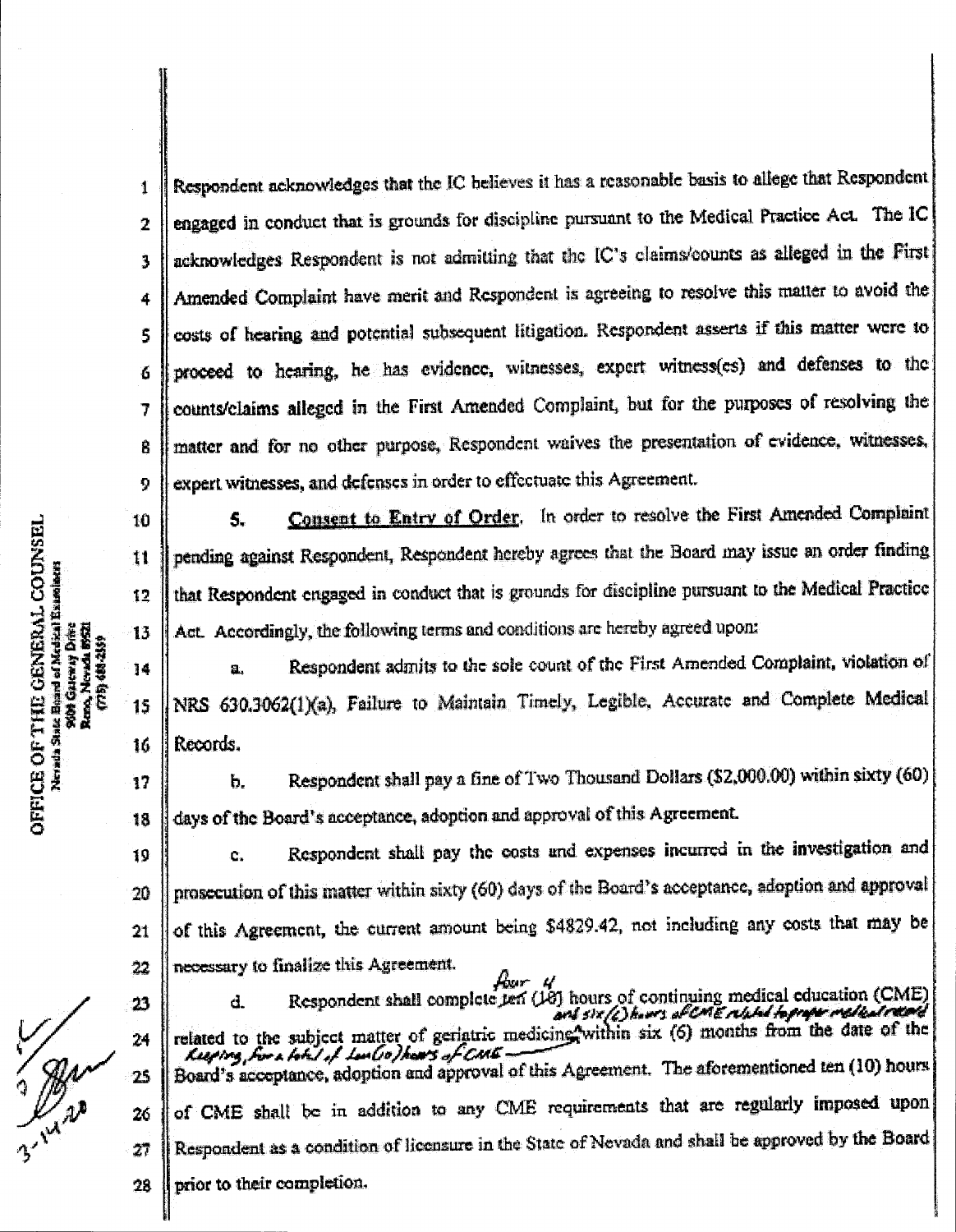$\mathbf{1}$ 

e. Respondent shall receive a Public Letter of Reprimand.<br>F. This Agreement shall be reported to the appropriate ent

This Agreement shall be reported to the appropriate entities and parties as required by law, including, but not limited to, the National Practitioner Data Bank. 2 3

6. Release From Liability. In execution of this Agreement, Respondent understands and agrees that the State of Nevada, the Board, and each of its members, staff, counsel, investigators, experts, peer reviewers, committees, panels, hearing officers, consultants and agents are immune from civil liability for any decision or action taken in good faith in response to information acquired by the Board. NRS 630.364(2)(a). Respondent agrees to release the State of Nevada, the Board, and each of its members, staff, counsel, investigators, experts, peer reviewers, committees, panels, hearing officers, consultants and agents from any and all manner of actions, causes of action, suits, debts, judgments, executions, claims and demands whatsoever, known and unknown, in law or equity, that Respondent ever had, now has, may have or claim to have, against any or all of the persons, government agencies or entities named in this paragraph arising out of, or by reason of, this investigation, this Agreement or the administration of the case referenced herein. 4 5 6 7 8 9 10 11 12 13 14 15

7. Procedure for Adoption of Agreement. The IC and counsel for the IC shall recommend approval and adoption of the terms and conditions of this Agreement by the Board in resolution of the First Amended Complaint. In the course of seeking Board acceptance, approval and adoption of this Agreement, counsel for the IC may communicate directly with the Board staff and the adjudicating members of the Board. 16 17 18 19 20

Respondent acknowledges that such contacts and communications may be made or conducted ex parte, without notice or opportunity to be heard on his part until the public Board meeting where this Agreement is discussed, and that such contacts and communications may include, but may not be limited to, matters concerning this Agreement, the First Amended Complaint and any and all information of every nature whatsoever related to this matter. The IC and its counsel agree that Respondent and/or Counsel for the Respondent may appear at the Board meeting where this Agreement is discussed and, if requested, respond to any questions that may be addressed to the IC or the IC's counsel. 21 22 23 24 25 26 27 28

 $\bar{\circ}$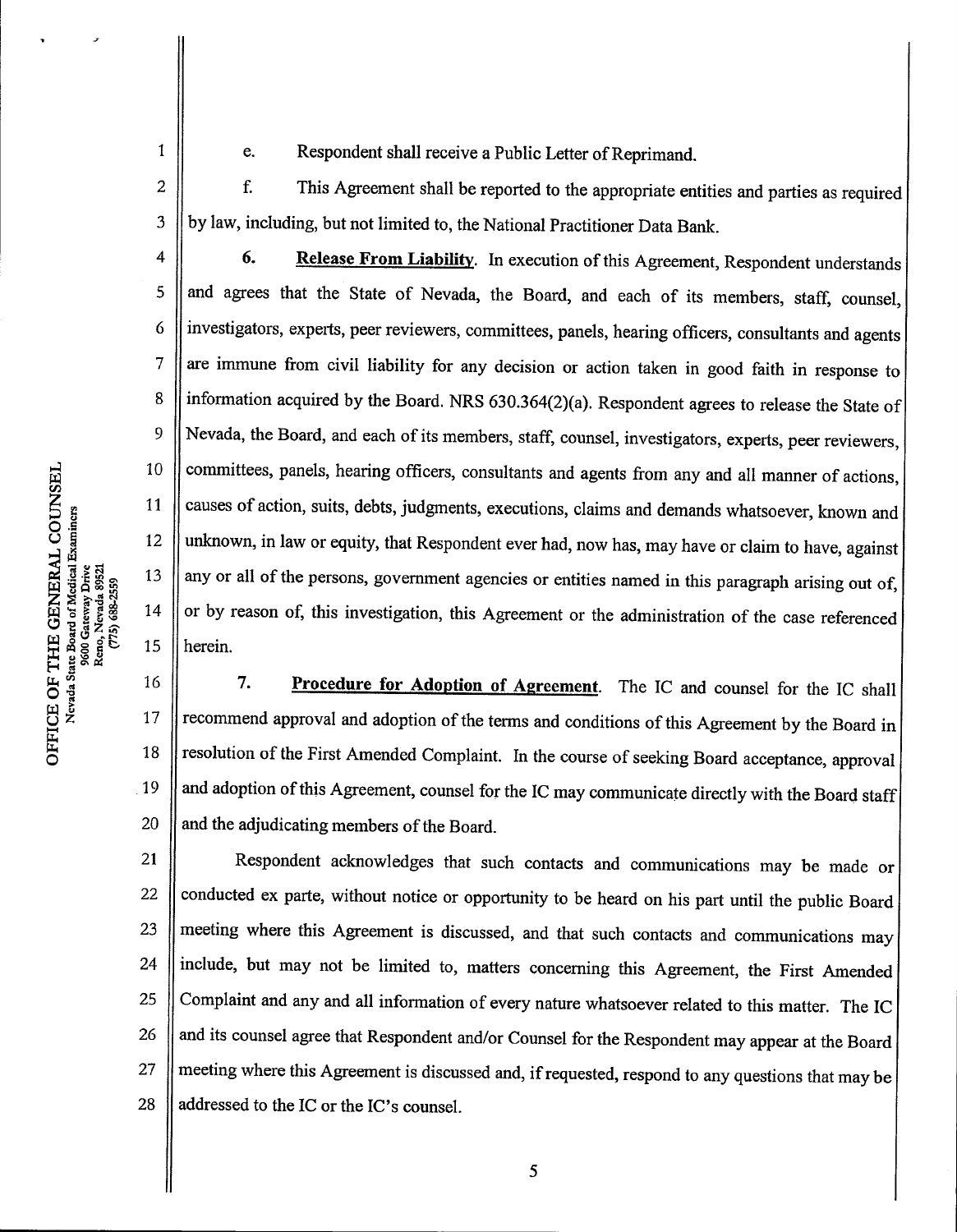w en, COU<br>xaminer 9600 Gateway Drive<br>Reno, Nevada 8952.  $(775)$  688-2559  $\rm{H}$  . TCE C

5<br>ס

8. Effect of Acceptance of Agreement by Board. In the event the Board accepts, approves and adopts this Agreement, the Board shall issue a final order, making this Agreement an order of the Board, and, pending full compliance with the terms herein, the case shall be closed and all remaining claims arising out of the First Amended Complaint shall be dismissed with prejudice. 1 2 3 4 5

9. Effect of Rejection of Agreement by Board. In the event the Board does not accept, approve and adopt this Agreement, this Agreement shall be null, void and of no force and effect except as to the following agreement regarding adjudications:  $(1)$  Respondent agrees that, notwithstanding rejection of this Agreement by the Board, nothing contained in this Agreement and nothing that occurs pursuant to efforts of the IC to seek the Board's acceptance of this Agreement shall disqualify any member of the adjudicating panel of the Board from considering the First Amended Complaint and from participating in disciplinary proceedings against Respondent, including adjudication of this case; and (2) Respondent further agrees that he shall not seek to disqualify any such member absent evidence of bad faith. 6 7 8 9 10 11 12 13 14

15 10. Binding Effect. If approved by the Board, Respondent understands that this Agreement is a binding and enforceable contract upon Respondent and the Board. 16

11. Forum Selection Clause. The parties agree that in the event either party is required to seek enforcement of this Agreement in district court, the parties consent to such jurisdiction and agree that exclusive jurisdiction shall be in the Second Judicial District Court, State of Nevada, Washoe County. 17 18 19 20

12. Attorneys' Fees and Costs. The parties agree that in the event an action is commenced in district court to enforce any provision of this Agreement, the prevailing party shall be entitled to recover reasonable attorneys' fees and costs. 21 22 23

13. Failure to Comply With Terms. Should Respondent fail to comply with any term or condition of this Agreement once the Agreement has been accepted, approved and adopted by the Board, the IC shall be authorized to immediately suspend Respondent's license to practice medicine in Nevada, if any, pending an Order To Show Cause Hearing, which will be duly noticed. Failure to comply with the terms of this Agreement, including failure to pay any fines, 24 25 26 27 28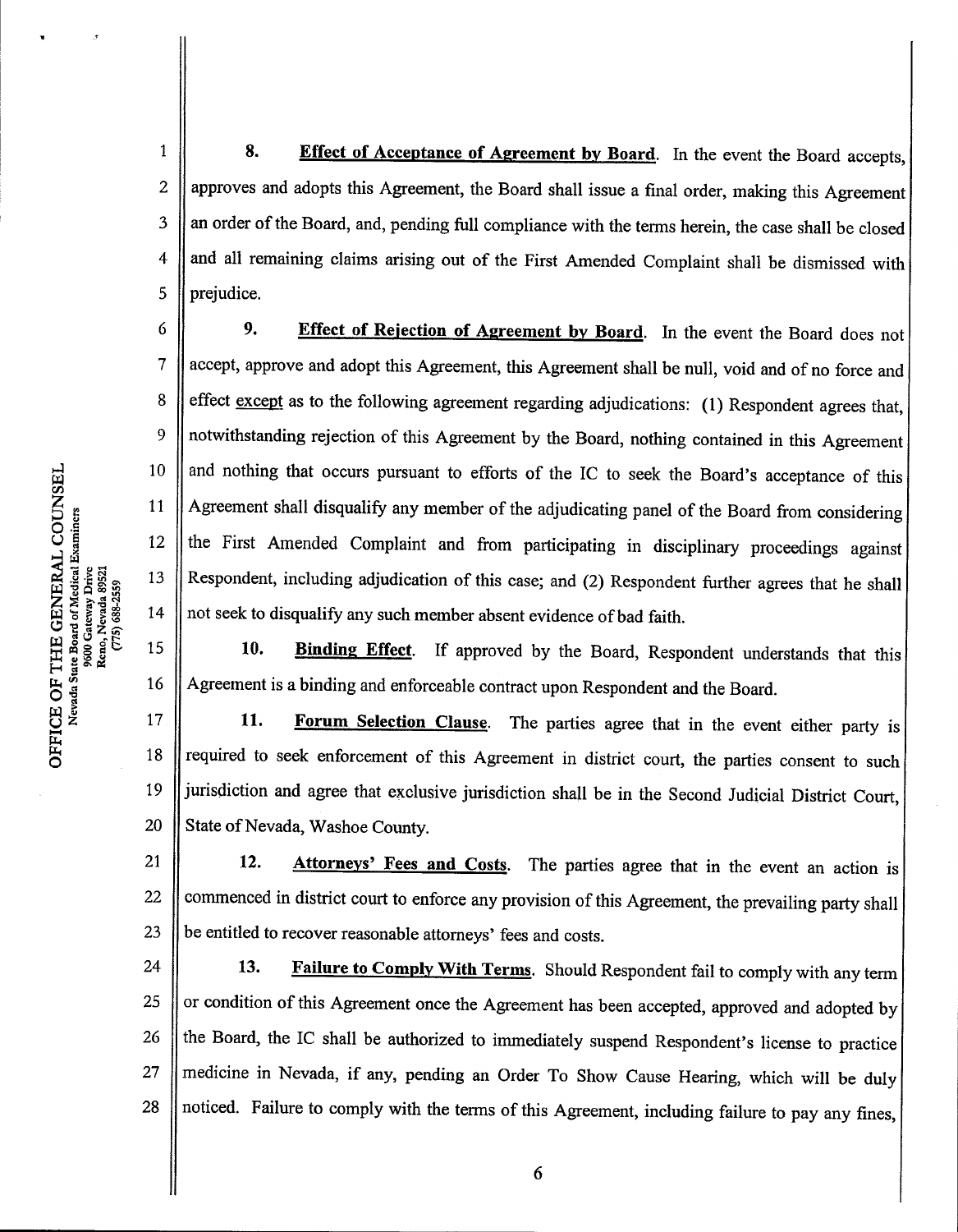costs, expenses or fees owed to the Board, is a failure to comply with an order of the Board, which may result in additional disciplinary action being taken against Respondent. NRS 630.3065(2)(a). Further, Respondent's failure to remit payment to the Board for monies agreed to be paid as a condition of this Agreement may subject Respondent to any civil and administrative collection efforts available. 1 2 3 4 5

Dated this  $\frac{2}{\sqrt{2}}$  day of *December*, 2019.

INVESTIGATIVE COMMITTEE OF THE NEVADA STATE BOARD OF MEDICAL EXAMINERS

By:

Donald K. White, Esq., Deputy General Counsel Attorney for the Investigative Committee

 $\mathbf{p}$ ated this  $\mathcal{Z} \mathcal{I}^{\mathcal{H}}$ day 2019. 1ESSNER REEYE By: Mortensen, Esq Navid J Attorneys for Respondent

Dated this  $\mathcal{H}^{\mathbf{A}}$  day of  $\mathcal{P}$   $\mathcal{P}$  , 2019.

 $\overline{7}$ 

Carlos Enrique Fonte, M.D., Respondent

\$DD<br>DO Nevada State Board of Medical Examiners 9600 Gateway Drive<br>Reno, Nevada 89521<br>(775) 688-2559 E OF T<br>evada Sta TCE<br>Neva E

14 15 16 17 18 19 20 21 22 23 24 25 26

27

28

6

7

8

9

10

11

12